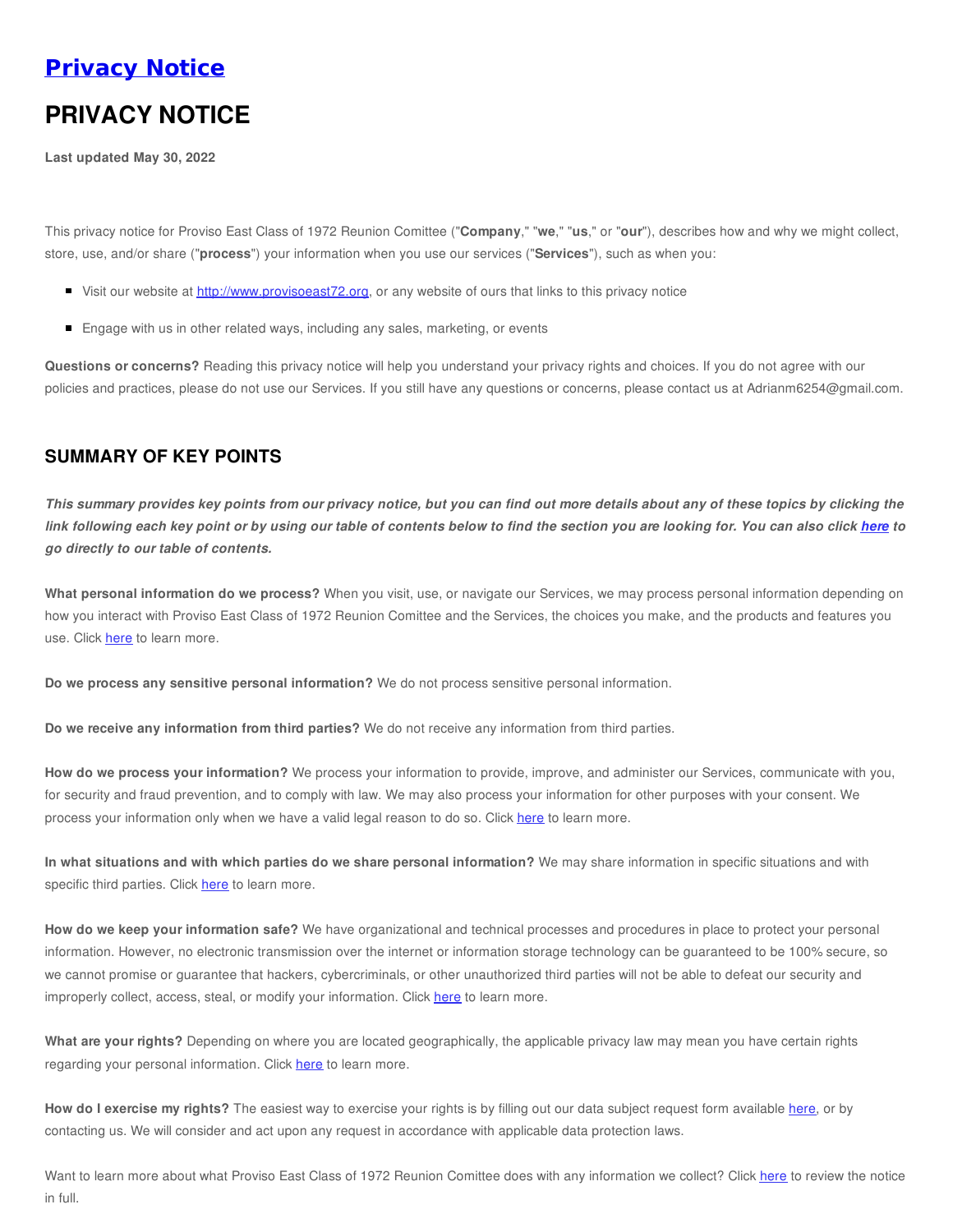#### <span id="page-1-0"></span>**TABLE OF CONTENTS**

1. WHAT [INFORMATION](#page-1-2) DO WE COLLECT? 2. HOW DO WE PROCESS YOUR [INFORMATION?](#page-2-0) 3. WHEN AND WITH WHOM DO WE SHARE YOUR PERSONAL [INFORMATION?](#page-2-1) 4. HOW DO WE HANDLE YOUR SOCIAL [LOGINS?](#page-2-2) 5. HOW LONG DO WE KEEP YOUR [INFORMATION?](#page-3-2) 6. HOW DO WE KEEP YOUR [INFORMATION](#page-3-0) SAFE? 7. DO WE COLLECT [INFORMATION](#page-3-3) FROM MINORS? 8. WHAT ARE YOUR [PRIVACY](#page-3-1) RIGHTS? 9. CONTROLS FOR [DO-NOT-TRACK](#page-4-0) FEATURES 10. DO [CALIFORNIA](#page-4-1) RESIDENTS HAVE SPECIFIC PRIVACY RIGHTS? 11. DO WE MAKE [UPDATES](#page-4-2) TO THIS NOTICE? 12. HOW CAN YOU [CONTACT](#page-4-3) US ABOUT THIS NOTICE? 13. HOW CAN YOU REVIEW, UPDATE, OR DELETE THE DATA WE [COLLECT](#page-5-0) FROM YOU?

#### <span id="page-1-2"></span>**1. WHAT INFORMATION DO WE COLLECT?**

#### <span id="page-1-1"></span>**Personal information you disclose to us**

*In Short: We collect personal information that you provide to us.*

We collect personal information that you voluntarily provide to us when you register on the Services, express an interest in obtaining information about us or our products and Services, when you participate in activities on the Services, or otherwise when you contact us.

**Personal Information Provided by You.** The personal information that we collect depends on the context of your interactions with us and the Services, the choices you make, and the products and features you use. The personal information we collect may include the following:

- names
- phone numbers
- email addresses
- mailing addresses
- **usernames**

**Sensitive Information.** We do not process sensitive information.

**Payment Data.** We may collect data necessary to process your payment if you make purchases, such as your payment instrument number (such as a credit card number), and the security code associated with your payment instrument. All payment data is stored by PayPal. You may find their privacy notice link(s) here: <https://www.paypal.com/us/webapps/mpp/ua/privacy-full>.

**Social Media Login Data.** We may provide you with the option to register with us using your existing social media account details, like your Facebook, Twitter, or other social media account. If you choose to register in this way, we will collect the information described in the section called "HOW DO WE HANDLE YOUR SOCIAL [LOGINS?"](#page-2-2) below.

All personal information that you provide to us must be true, complete, and accurate, and you must notify us of any changes to such personal information.

#### **Information automatically collected**

In Short: Some information — such as your Internet Protocol (IP) address and/or browser and device characteristics — is collected automatically *when you visit our Services.*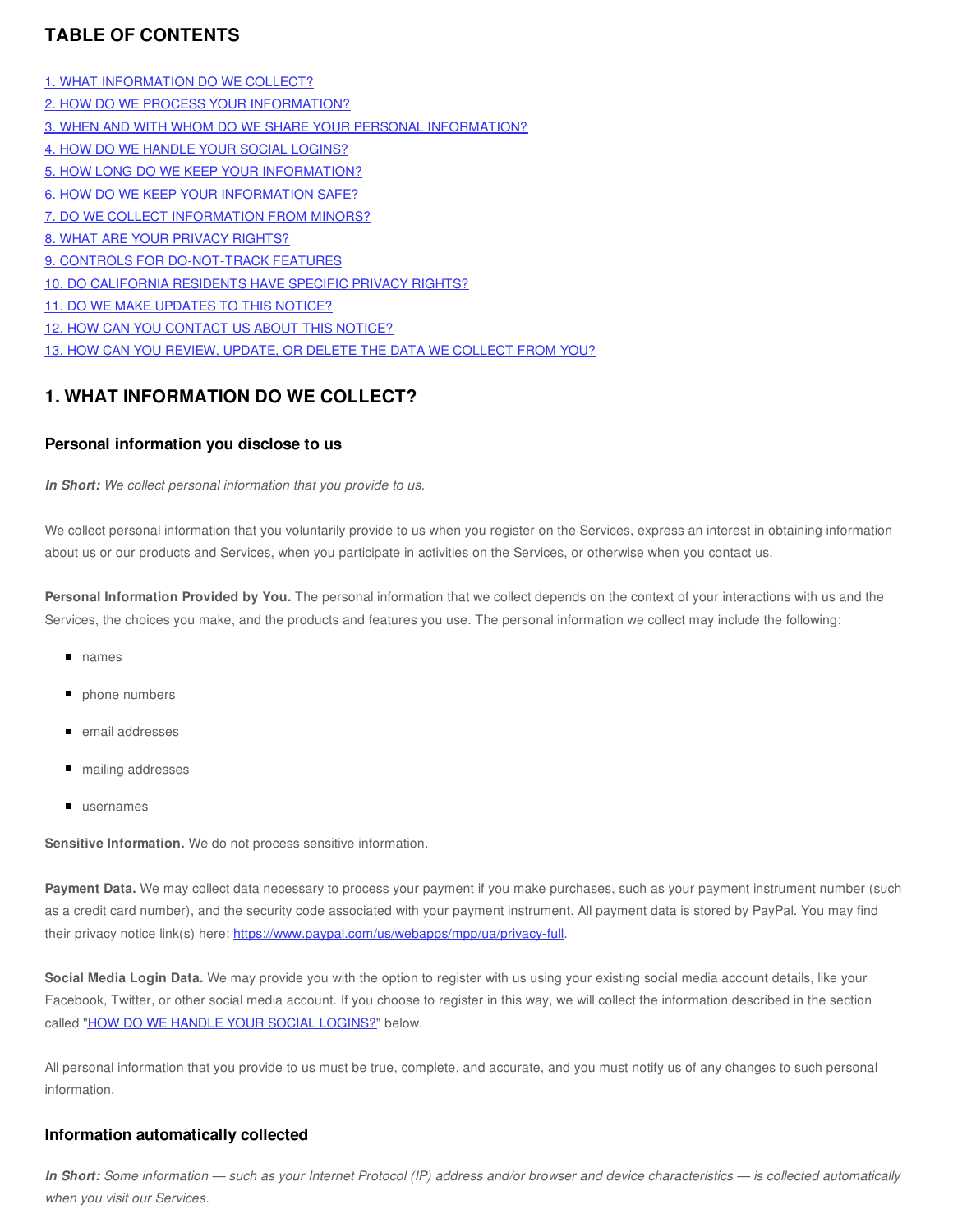We automatically collect certain information when you visit, use, or navigate the Services. This information does not reveal your specific identity (like your name or contact information) but may include device and usage information, such as your IP address, browser and device characteristics, operating system, language preferences, referring URLs, device name, country, location, information about how and when you use our Services, and other technical information. This information is primarily needed to maintain the security and operation of our Services, and for our internal analytics and reporting purposes.

The information we collect includes:

■ *Log and Usage Data*. Log and usage data is service-related, diagnostic, usage, and performance information our servers automatically collect when you access or use our Services and which we record in log files. Depending on how you interact with us, this log data may include your IP address, device information, browser type, and settings and information about your activity in the Services (such as the date/time stamps associated with your usage, pages and files viewed, searches, and other actions you take such as which features you use), device event information (such as system activity, error reports (sometimes called "crash dumps"), and hardware settings).

#### <span id="page-2-0"></span>**2. HOW DO WE PROCESS YOUR INFORMATION?**

In Short: We process your information to provide, improve, and administer our Services, communicate with you, for security and fraud prevention, *and to comply with law. We may also process your information for other purposes with your consent.*

We process your personal information for a variety of reasons, depending on how you interact with our Services, including:

- **To facilitate account creation and authentication and otherwise manage user accounts.** We may process your information so you can create and log in to your account, as well as keep your account in working order.
- **To deliver and facilitate delivery of services to the user.** We may process your information to provide you with the requested service.
- **To send administrative information to you.** We may process your information to send you details about our products and services, changes to our terms and policies, and other similar information.
- **To fulfill and manage your orders.** We may process your information to fulfill and manage your orders, payments, returns, and exchanges made through the Services.
- **To enable user-to-user communications.** We may process your information if you choose to use any of our offerings that allow for communication with another user.
- **To comply with our legal obligations.** We may process your information to comply with our legal obligations, respond to legal requests, and exercise, establish, or defend our legal rights.

### <span id="page-2-1"></span>**3. WHEN AND WITH WHOM DO WE SHARE YOUR PERSONAL INFORMATION?**

In Short: We may share information in specific situations described in this section and/or with the following third parties.

We may need to share your personal information in the following situations:

**Business Transfers.** We may share or transfer your information in connection with, or during negotiations of, any merger, sale of company assets, financing, or acquisition of all or a portion of our business to another company.

#### <span id="page-2-2"></span>**4. HOW DO WE HANDLE YOUR SOCIAL LOGINS?**

In Short: If you choose to register or log in to our services using a social media account, we may have access to certain information about you.

Our Services offer you the ability to register and log in using your third-party social media account details (like your Facebook or Twitter logins). Where you choose to do this, we will receive certain profile information about you from your social media provider. The profile information we receive may vary depending on the social media provider concerned, but will often include your name, email address, friends list, and profile picture, as well as other information you choose to make public on such a social media platform.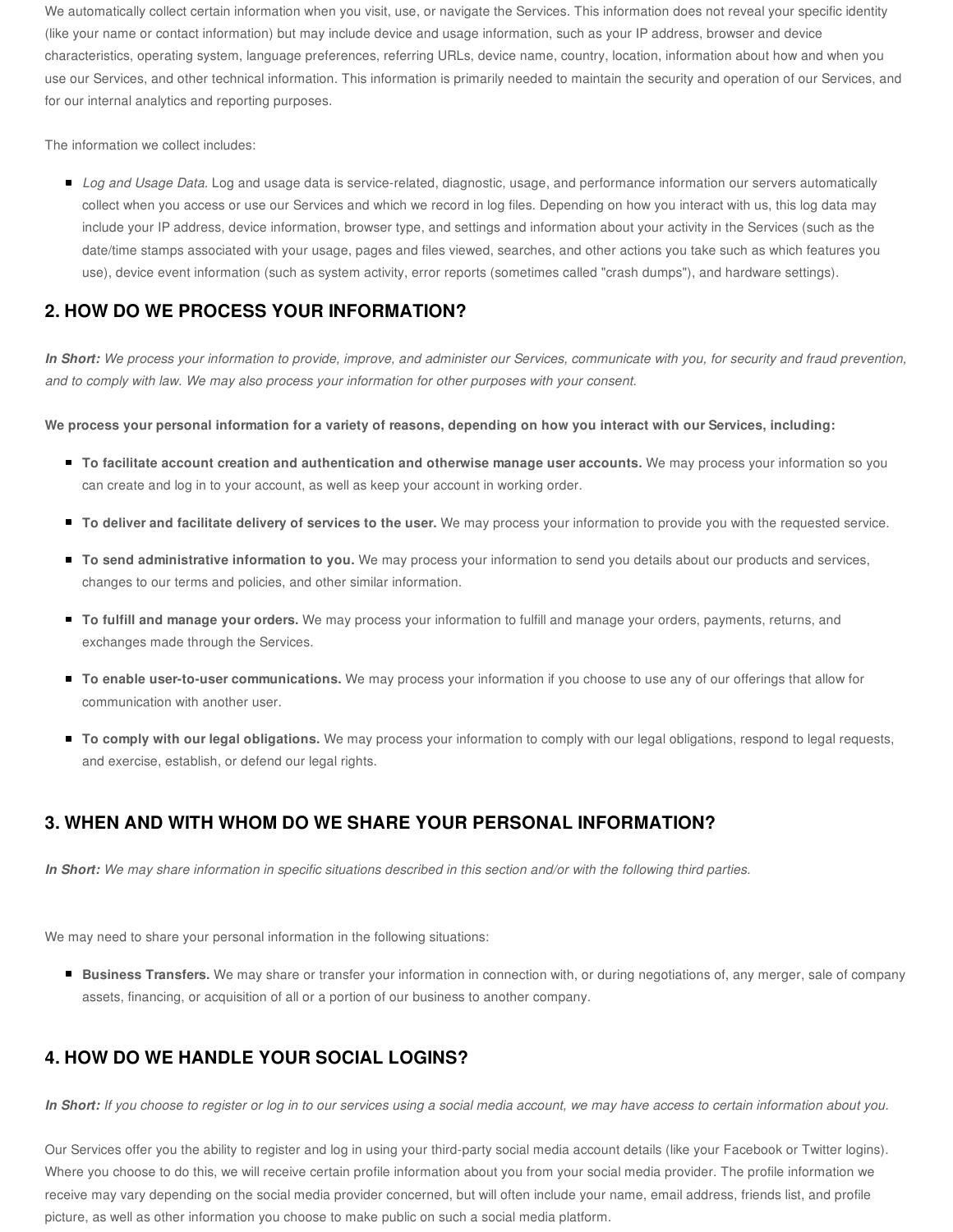We will use the information we receive only for the purposes that are described in this privacy notice or that are otherwise made clear to you on the relevant Services. Please note that we do not control, and are not responsible for, other uses of your personal information by your third-party social media provider. We recommend that you review their privacy notice to understand how they collect, use, and share your personal information, and how you can set your privacy preferences on their sites and apps.

#### <span id="page-3-2"></span>**5. HOW LONG DO WE KEEP YOUR INFORMATION?**

In Short: We keep your information for as long as necessary to fulfill the purposes outlined in this privacy notice unless otherwise required by law.

We will only keep your personal information for as long as it is necessary for the purposes set out in this privacy notice, unless a longer retention period is required or permitted by law (such as tax, accounting, or other legal requirements). No purpose in this notice will require us keeping your personal information for longer than the period of time in which users have an account with us.

When we have no ongoing legitimate business need to process your personal information, we will either delete or anonymize such information, or, if this is not possible (for example, because your personal information has been stored in backup archives), then we will securely store your personal information and isolate it from any further processing until deletion is possible.

#### <span id="page-3-0"></span>**6. HOW DO WE KEEP YOUR INFORMATION SAFE?**

In Short: We aim to protect your personal information through a system of organizational and technical security measures.

We have implemented appropriate and reasonable technical and organizational security measures designed to protect the security of any personal information we process. However, despite our safeguards and efforts to secure your information, no electronic transmission over the Internet or information storage technology can be guaranteed to be 100% secure, so we cannot promise or guarantee that hackers, cybercriminals, or other unauthorized third parties will not be able to defeat our security and improperly collect, access, steal, or modify your information. Although we will do our best to protect your personal information, transmission of personal information to and from our Services is at your own risk. You should only access the Services within a secure environment.

#### <span id="page-3-3"></span>**7. DO WE COLLECT INFORMATION FROM MINORS?**

*In Short: We do not knowingly collect data from or market to children under 18 years of age.*

We do not knowingly solicit data from or market to children under 18 years of age. By using the Services, you represent that you are at least 18 or that you are the parent or guardian of such a minor and consent to such minor dependent's use of the Services. If we learn that personal information from users less than 18 years of age has been collected, we will deactivate the account and take reasonable measures to promptly delete such data from our records. If you become aware of any data we may have collected from children under age 18, please contact us at Adrianm6254@gmail.com.

#### <span id="page-3-1"></span>**8. WHAT ARE YOUR PRIVACY RIGHTS?**

*In Short: You may review, change, or terminate your account at any time.*

If you are located in the EEA or UK and you believe we are unlawfully processing your personal information, you also have the right to complain to your local data protection supervisory authority. You can find their contact details here: https://ec.europa.eu/justice/data[protection/bodies/authorities/index\\_en.htm.](https://ec.europa.eu/justice/data-protection/bodies/authorities/index_en.htm)

If you are located in Switzerland, the contact details for the data protection authorities are available here: <https://www.edoeb.admin.ch/edoeb/en/home.html>.

**Withdrawing your consent:** If we are relying on your consent to process your personal information, which may be express and/or implied consent depending on the applicable law, you have the right to withdraw your consent at any time. You can withdraw your consent at any time by contacting us by using the contact details provided in the section "HOW CAN YOU [CONTACT](#page-4-3) US ABOUT THIS NOTICE?" below.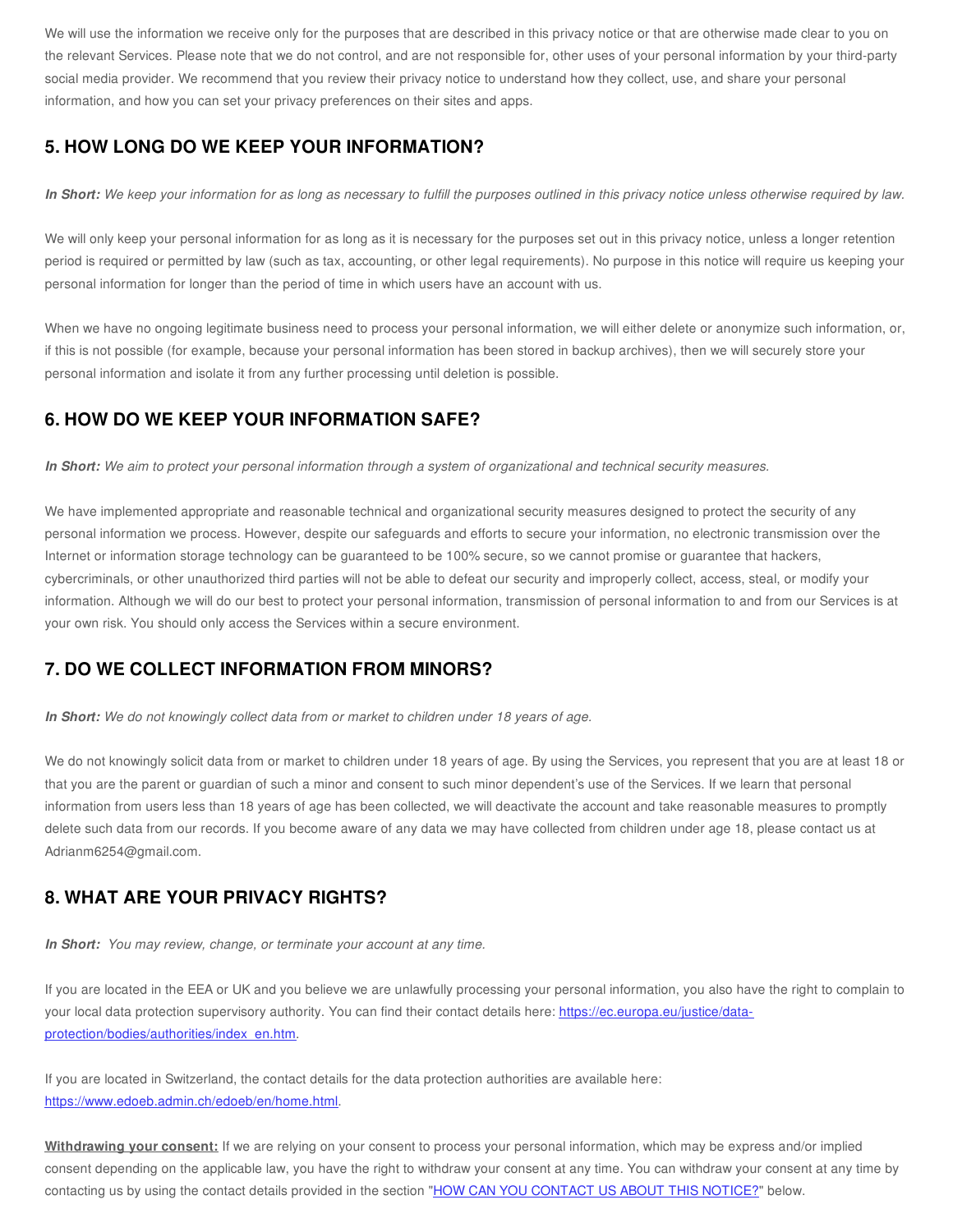However, please note that this will not affect the lawfulness of the processing before its withdrawal, nor when applicable law allows, will it affect the processing of your personal information conducted in reliance on lawful processing grounds other than consent.

#### **Account Information**

If you would at any time like to review or change the information in your account or terminate your account, you can:

Log in to your account settings and update your user account.

Upon your request to terminate your account, we will deactivate or delete your account and information from our active databases. However, we may retain some information in our files to prevent fraud, troubleshoot problems, assist with any investigations, enforce our legal terms and/or comply with applicable legal requirements.

If you have questions or comments about your privacy rights, you may email us at Adrianm6254@gmail.com.

#### <span id="page-4-0"></span>**9. CONTROLS FOR DO-NOT-TRACK FEATURES**

Most web browsers and some mobile operating systems and mobile applications include a Do-Not-Track ("DNT") feature or setting you can activate to signal your privacy preference not to have data about your online browsing activities monitored and collected. At this stage no uniform technology standard for recognizing and implementing DNT signals has been finalized. As such, we do not currently respond to DNT browser signals or any other mechanism that automatically communicates your choice not to be tracked online. If a standard for online tracking is adopted that we must follow in the future, we will inform you about that practice in a revised version of this privacy notice.

#### <span id="page-4-1"></span>**10. DO CALIFORNIA RESIDENTS HAVE SPECIFIC PRIVACY RIGHTS?**

In Short: Yes, if you are a resident of California, you are granted specific rights regarding access to your personal information.

California Civil Code Section 1798.83, also known as the "Shine The Light" law, permits our users who are California residents to request and obtain from us, once a year and free of charge, information about categories of personal information (if any) we disclosed to third parties for direct marketing purposes and the names and addresses of all third parties with which we shared personal information in the immediately preceding calendar year. If you are a California resident and would like to make such a request, please submit your request in writing to us using the contact information provided below.

If you are under 18 years of age, reside in California, and have a registered account with Services, you have the right to request removal of unwanted data that you publicly post on the Services. To request removal of such data, please contact us using the contact information provided below and include the email address associated with your account and a statement that you reside in California. We will make sure the data is not publicly displayed on the Services, but please be aware that the data may not be completely or comprehensively removed from all our systems (e.g., backups, etc.).

### <span id="page-4-2"></span>**11. DO WE MAKE UPDATES TO THIS NOTICE?**

*In Short: Yes, we will update this notice as necessary to stay compliant with relevant laws.*

We may update this privacy notice from time to time. The updated version will be indicated by an updated "Revised" date and the updated version will be effective as soon as it is accessible. If we make material changes to this privacy notice, we may notify you either by prominently posting a notice of such changes or by directly sending you a notification. We encourage you to review this privacy notice frequently to be informed of how we are protecting your information.

### <span id="page-4-3"></span>**12. HOW CAN YOU CONTACT US ABOUT THIS NOTICE?**

If you have questions or comments about this notice, you may email us at Adrianm6254@gmail.com or by post to:

Proviso East Class of 1972 Reunion Comittee 2n500 Bernice Ave. Glen Ellyn, IL 60137